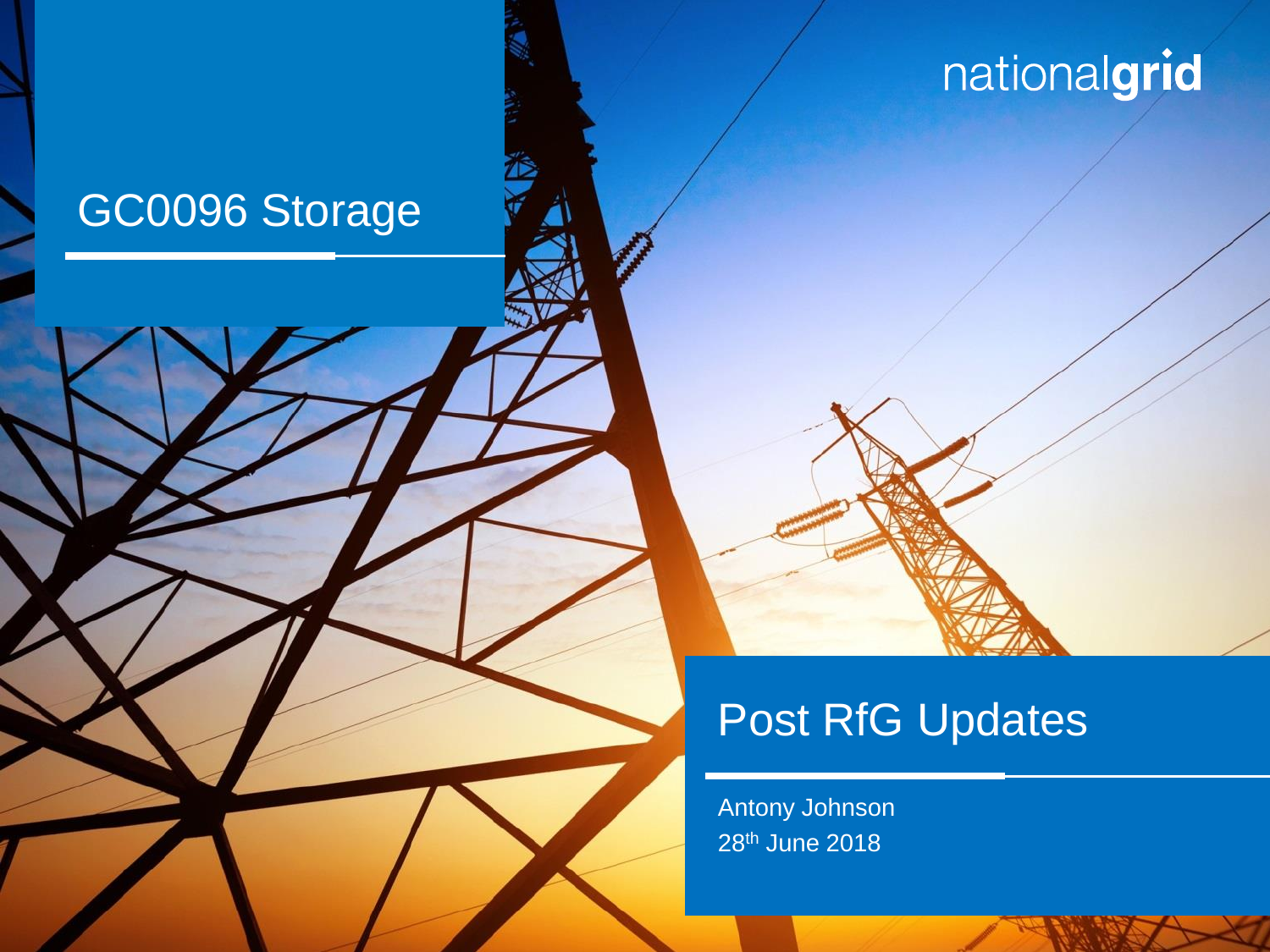# **Background**

- Over summer 2016 a number of connection applications were received for transmission connected storage projects
- These required technical appendices for their offers to be compiled
- This was felt to lack transparency and consistency as there are no provisions for storage in the Grid Code
- The EU Connection Network Codes (Requirements for Generators, HVDC Code and Demand Connection Code explicitly exclude storage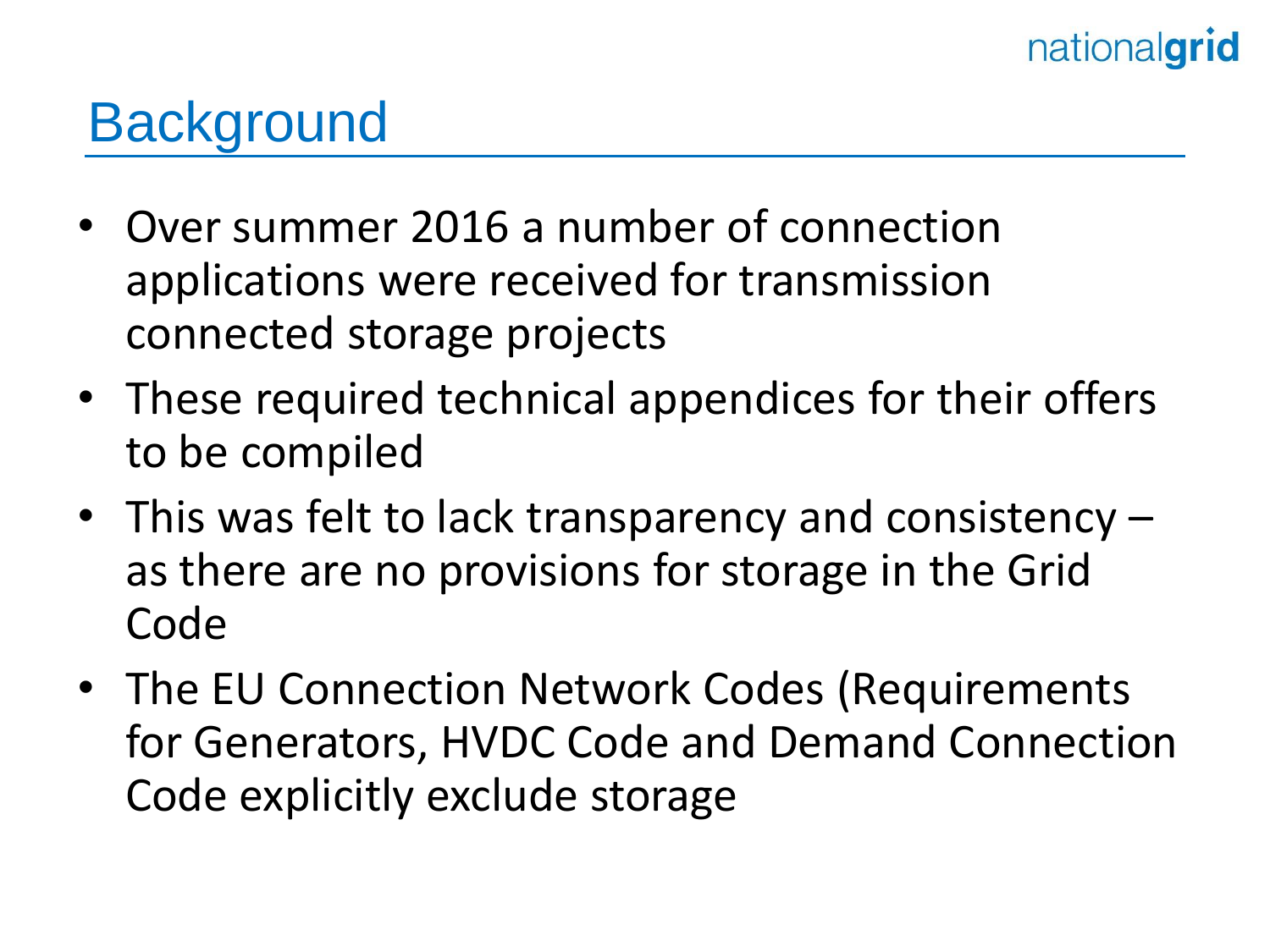# Initial progress

- Two workshops held with interested parties to define proposal in Aug 2016
- It soon became apparent that it was more complex than at first envisaged
- Terms of Reference for workgroup drafted Dec 2016
- 1<sup>st</sup> workgroup meeting held Jan 2017
- Several workgroup meetings were held in 2017 which aimed to define the definitions for Electricity Storage and the applicable technical requirements which were aimed to be equitable to those of Generating and HVDC equipment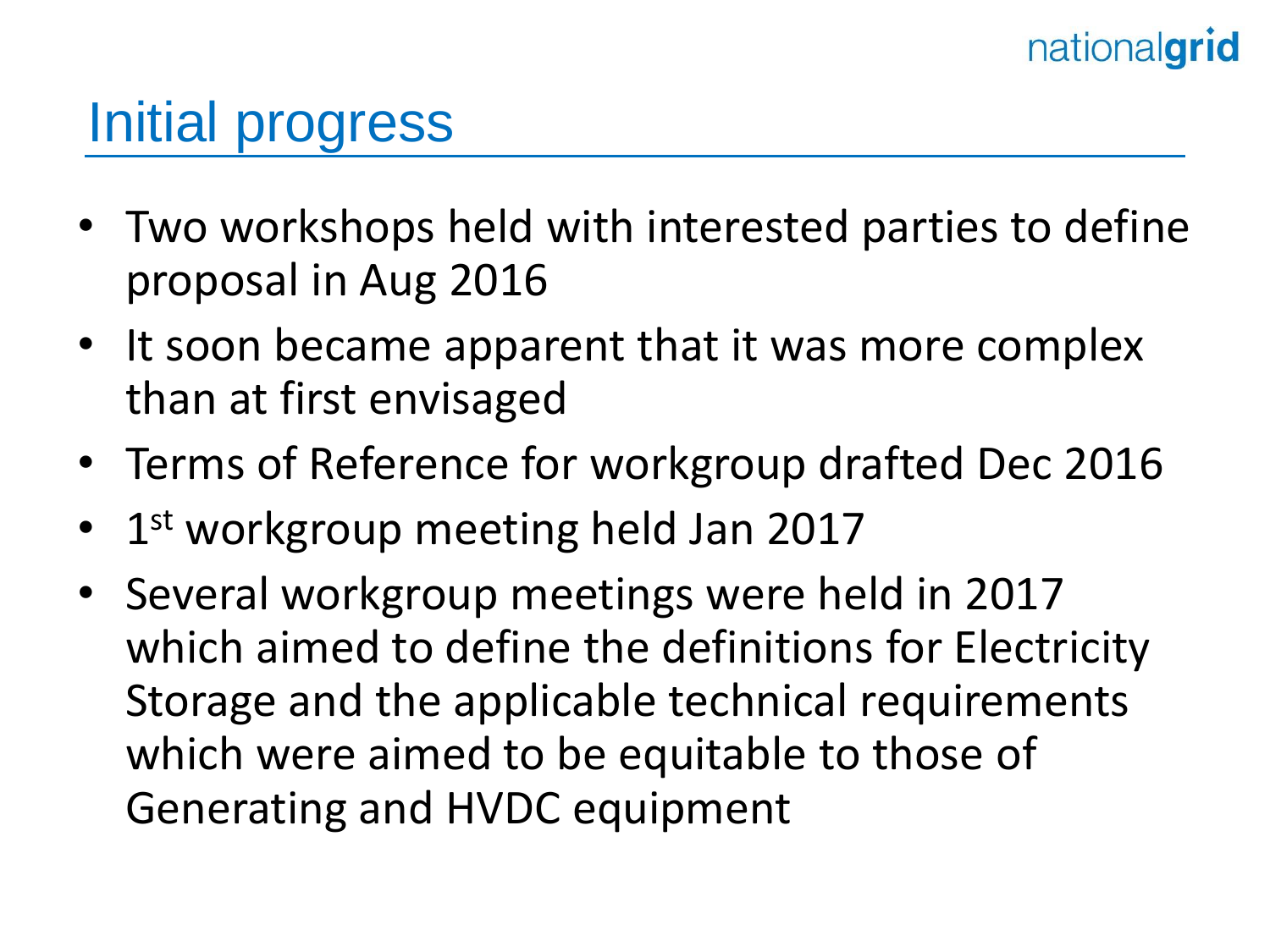### Current Status

- Draft Legal Text (Glossary and Definitions, Connection Conditions and BC3) in addition to a draft report was circulated to the Workgroup in December 2017
- The latest Webex was held on 15 January 2018 where it was agreed that the proposed Storage provisions should be superimposed onto the RfG HVDC approved version of the Grid Code (Grid Code Issue 5 Revision 22 – 16 May 2018)
- This work has been completed and the revised Storage provisions have been added to the latest approved version of the Grid Code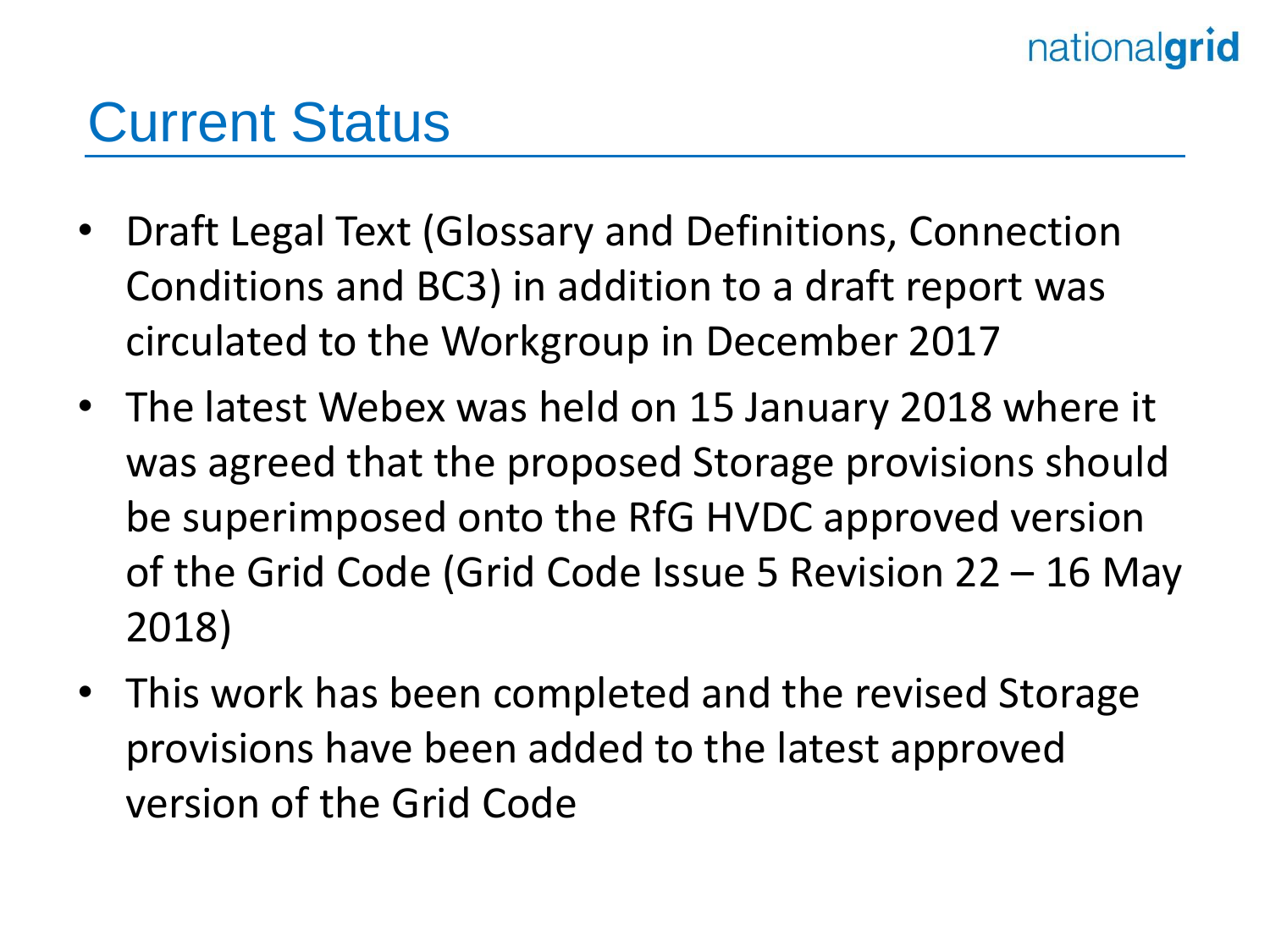## Updates since January 2018 (1)

- The opportunity has been taken to introduce new terms of "Type A, Type B, Type C and Type D Electricity Storage Modules" to ensure consistency with Power Generating Modules under RfG
- This will facilitate both co-location and standalone connections
- The definition of Electricity Storage has been updated to align with Ofgem's Licensing Consultation and now removes the statement "in a controllable manner"
- New definitions have been added for Flywheels and Synchronous Compensation Equipment". If these can be controlled they would come under the umbrella of Electricity Storage
- Workgroup report updated together with Legal text of the Glossary and Definitions, ECC's and BC3
- Clarification has been added to LFSM-O Mode of operation when an Electricity Storage Module is operating in a mode analogous to Demand – Clarification is also required in respect of HVDC Systems but it is accepted this is outside the scope of this workgroup and would need to be picked up via a separate route.